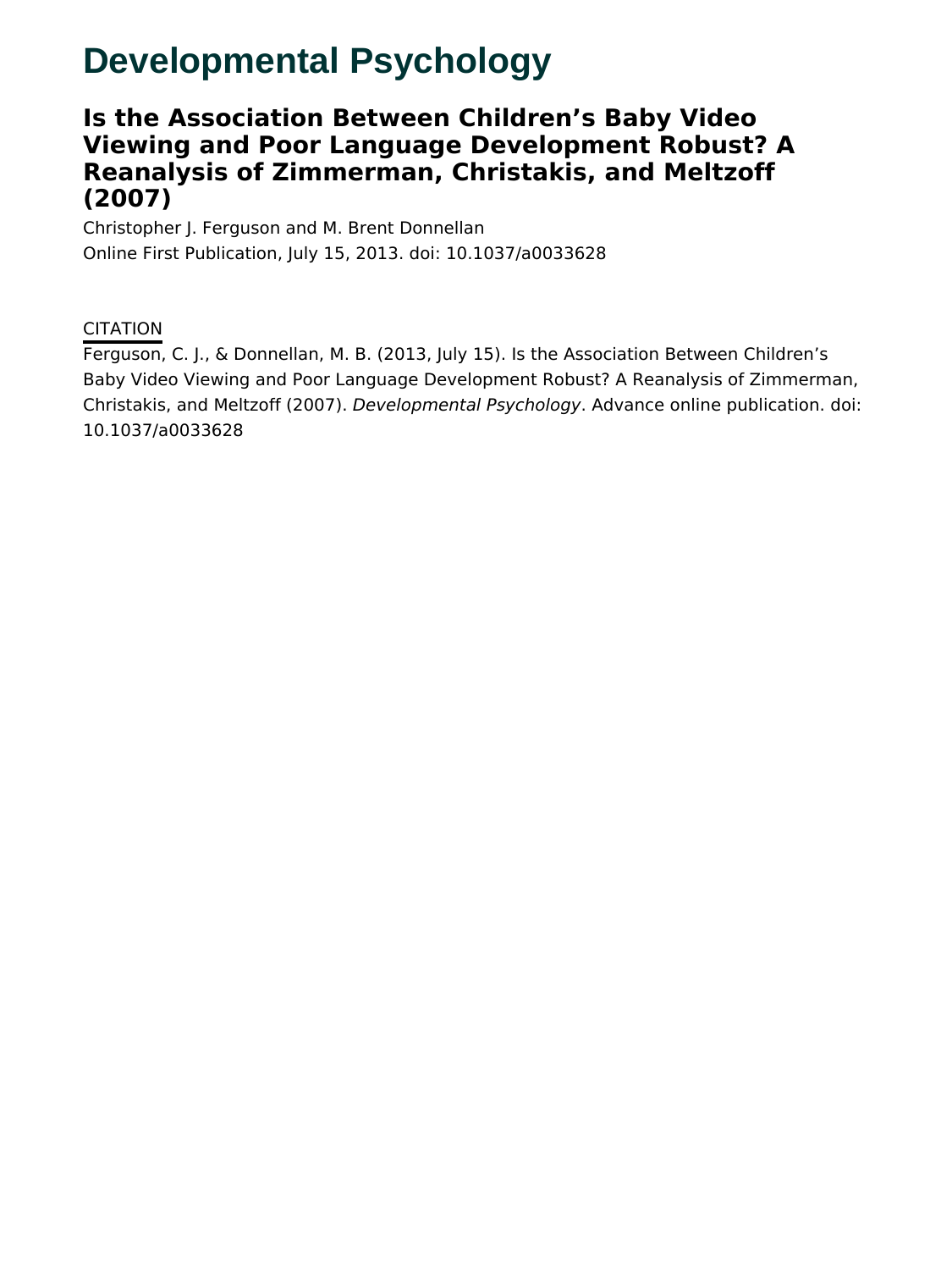### BRIEF REPORT

## Is the Association Between Children's Baby Video Viewing and Poor Language Development Robust? A Reanalysis of Zimmerman, Christakis, and Meltzoff (2007)

Christopher J. Ferguson Stetson University

M. Brent Donnellan Michigan State University

Zimmerman, Christakis, and Meltzoff (2007) reported that exposure to *Baby Einstein* videos was negatively associated with language development. The current study uses the Zimmerman et al. (2007) data set to replicate and extend the original analyses. Caregivers of 392 children aged 6 to 16 months and 358 children aged 17 to 27 months reported on media exposure, language development, and control variables related to child/parent interaction and demographic characteristics. Results indicated that exposure to baby videos could be construed as positive, neutral, or negative depending upon the statistical analysis. The effect size estimates were generally negligible across analyses. Exposure to educational programming tended to be positively related to language development. Infants exposed to no media actually had lower levels of language development compared to infants with some exposure. Given these results, the Zimmerman et al. (2007) data set does not permit strong inferences about a connection between exposure to media and language development in young children. These results also highlight recent concerns over methodological flexibility and the possibility of increased Type I errors (false positives) in the psychological literature.

*Keywords:* mass media, television, language development, cognition, child development

The American Academy of Pediatrics (AAP; 2011) discourages the exposure of children younger than 2 years of age to electronic media such as television programs and DVDs. The AAP is concerned that media exposure may contribute to language delays and potential attention problems in young children. Although the AAP acknowledged the need for more research, it cited a 2007 correlational study by Zimmerman, Christakis, and Meltzoff (2007) as supporting its position. The Zimmerman et al. (2007) study evaluated associations between different types of media exposure and language development. The authors found no evidence for media effects for children between 17 and 24 months; however, they found an association between exposure to baby videos (i.e., videos and DVDs, such as *Baby Einstein*, marketed to parents of infants) and diminished language development for children 8 to 16 months old. The University of Washington (2007) issued a press release accompanying this study and quoted Christakis as claiming that baby videos "may in fact be harmful" (para. 9). The public reaction to this study may even have prompted the Walt Disney Company to offer refunds to parents who had purchased the popular *Baby Einstein* series of video products in 2009 (Lewin, 2009).

All told, the impact of the Zimmerman et al. (2007) article seems to have extended beyond the research literature concerned with media influences on cognitive development. However, this article has proven controversial (Lewin, 2010), and other research fails to support a clear negative association between media exposure and cognitive outcomes (Foster & Watkins, 2010; Schmidt, Rich, Rifas-Shiman, Oken, & Taveras, 2009; Stevens & Mulsow, 2006). One recent review on this topic concluded that "it is premature either to condemn television and video material as a source of harm to the developing infant brain or to promote it as a viable source of early learning" (Courage & Setliff, 2009, p. 76). Thus, additional research is needed on this practically important topic. The goal of this study is to reanalyze the Zimmerman et al. (2007) data set to evaluate their conclusions in light of recent concerns about methodological practices in psychological research.

Indeed, Foster and Watkins (2010) noted that reanalysis is especially valuable when research findings are used to inform public health policies and parental beliefs and practices. In line with their argument about the value of reanalysis, Foster and Watkins reexamined the association between early exposure to television and later attention problems reported by Christakis, Zimmerman, DiGiuseppe, and McCarty (2004). Foster and Watkins argued that there was no "meaningful relation" (p. 368)

Christopher J. Ferguson, Department of Psychology, Stetson University; M. Brent Donnellan, Department of Psychology, Michigan State University.

Correspondence concerning this article should be addressed to Christopher J. Ferguson, Department of Psychology, Stetson University, 421 North Woodland Boulevard, DeLand, FL 32723. E-mail: CJFerguson 1111@aol.com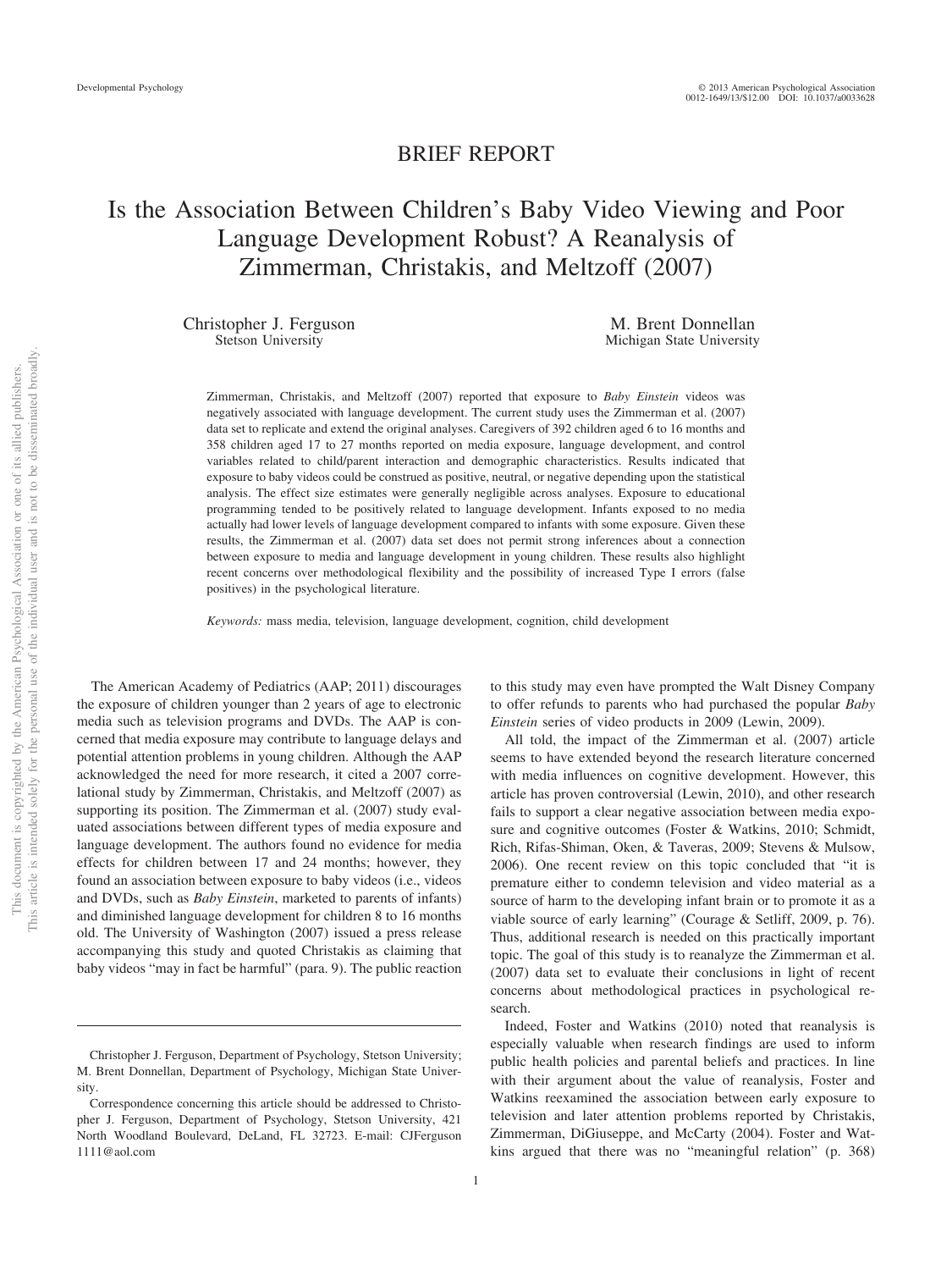between exposure and attention problems and suggested that the earlier findings were not robust when controlling for maternal academic achievement and early poverty status. Similarly, the current report evaluates whether the Zimmerman et al. (2007) conclusions are robust across different ways of approaching the analyses.

#### **False Positives and Methodological Flexibility in Research**

Fanelli (2010) found that almost all papers (91.5%) in the behavioral sciences publish results that confirm the a priori hypotheses of the authors. This trend toward confirmation appears to be increasing over time (Fanelli, 2012). One explanation for the preponderance of positive findings in the literature is that hypothesis-supportive results are published more frequently than null results—a phenomenon known as publication bias (Ferguson & Brannick, 2012). This trend toward confirmation raises concerns in light of a growing sense of unease over the prevalence of false positive results in the literature (e.g., LeBel & Peters, 2011). Ioannidis (2005) even proclaimed that most published findings are false.

One factor that seems to contribute to false positives has been termed the problem of "methodological flexibility" or "researcher degrees of freedom" (LeBel & Peters, 2011; Simmons, Nelson, & Simonsohn, 2011). Methodological flexibility originates from the large number of choices that are inherent when conducting, analyzing, and reporting scientific studies. The concern is that researchers may approach these decisions with particular biases, such as a preference for statistically significant results or a preference for results that confirm initial expectations. The idea of privileging confirmatory results over ambiguous or disconfirmatory results challenges the dominant perception of psychological research as following a falsificationist paradigm. We should note that any preference for confirmatory results is not necessarily conscious or inherently malicious, but it seems to interfere with the overarching goal of getting things right when conducting research (see, e.g., Nosek, Spies, & Motyl, 2012).

In light of worries about the integrity of the psychological literature, there is an increasing amount of attention to practices that can be implemented to reduce the prevalence of false positives or Type I errors. One recommendation involves making raw data available for reanalysis so that other researchers (presumably those with different expectations) can evaluate the robustness of focal effects to different model specifications and alternative statistical analysis (e.g., Kashy, Donnellan, Ackerman, & Russell, 2009; Simonsohn, 2012; Wicherts & Bakker, 2012). This approach provides an opportunity for the psychological community to subject findings to additional critical evaluation.

As it stands, there are cases in which studies were reanalyzed by outside groups leading to different results and conclusions. The previously discussed Foster and Watkins (2010) article is a relevant example for the current study. Likewise, a longitudinal study suggesting that watching sexually charged media is related to teen sexual behavior (Brown et al., 2006) was reanalyzed by Steinberg and Monahan (2010). The reanalysis suggested that the focal association was essentially eliminated when other factors were controlled (see also Brown, 2011; Collins, Martino, & Elliott, 2011; and Steinberg & Monahan, 2011, for full discussion). Such

examples are not limited to research concerning media influences on developmental outcomes. Personality data suggesting that the Big Five personality traits yielded a substantive general personality factor (Van der Linden, Scholte, Cillessen, te Nijhenhuis, & Segers, 2010) were also reanalyzed and challenged (de Vries, 2011; but see also van der Linden, 2011). We suspect that a pattern of analysis, reanalysis, and potential rejoinder is actually quite common in psychology.

Differences in results often boil down to differences in the specification of regression models. The basic approach is to include controls for "third variables" that may account for any connection between a focal predictor and outcome variables. This practice is useful because it helps to rule out alternative explanations for particular associations. The ideal situation occurs when the focal result is consistent across a number of different models with different covariates (i.e., different model specifications). In other words, the ideal situation occurs when the effect size for the focal predictor is statistically distinguishable from zero and largely unchanged across a wide variety of regression equations with different covariates (Keith, 2006). This approach is consistent with the data-driven approach advocated by Greenwald, Pratkanis, Leippe, and Baumgardner (1986).

A more worrisome situation occurs when interpretations regarding the focal predictor shift depending on the set of covariates included in the model. This increases the likelihood that a researcher may draw incorrect interpretations from a model (Zientek & Thompson, 2006). A particularly troubling scenario may occur when a covariate or a specific set of covariates is required to obtain the hypothesized effects. These situations are especially problematic when model specification is not guided by strong theoretical and conceptual reasoning, and there is little agreement over the appropriate suite of so-called "control" variables (see Azen, Budescu, & Reiser, 2001, for discussion of this concern). This means there are fewer compelling reasons for having a preference for a certain set of results over another besides initial biases. To potentially address these kinds of concerns, Simmons et al. (2011) recommended that authors report zero-order effects as well as the conditional effects from multivariate analyses. They also suggested that authors provide a reasoned and theoretically grounded approach to model specification. This level of transparency and explicitness facilitates criticism of the reported analyses.

#### **The Current Reanalysis**

As it stands, we believe there are compelling reasons to revisit the Zimmerman et al. (2007) article because of concerns over researcher degrees of freedom. The most basic reason is that the zero-order effect for baby video exposure was not statistically significant at the conventional alpha level of .05. Although the correlations were not reported in the original report, they were provided in response to an e-mail request (F. Zimmerman, personal communication, August 25, 2007). The provided correlation was –.07 for baby video exposure and language development in the younger cohort (95% CI [-.17, .03];  $N = 384$ ;  $p = .17$ , two-tailed), whereas the coefficient was .04 for the older cohort (95% CI [–.06, .15];  $N = 345$ ;  $p = .42$ ). These two coefficients were not significantly different from each other  $(z = 1.53; 95\% \text{ CI for the})$ difference: [–.25, .03]). In short, the Zimmerman et al. report is an example of an analysis in which the inclusion of covariates is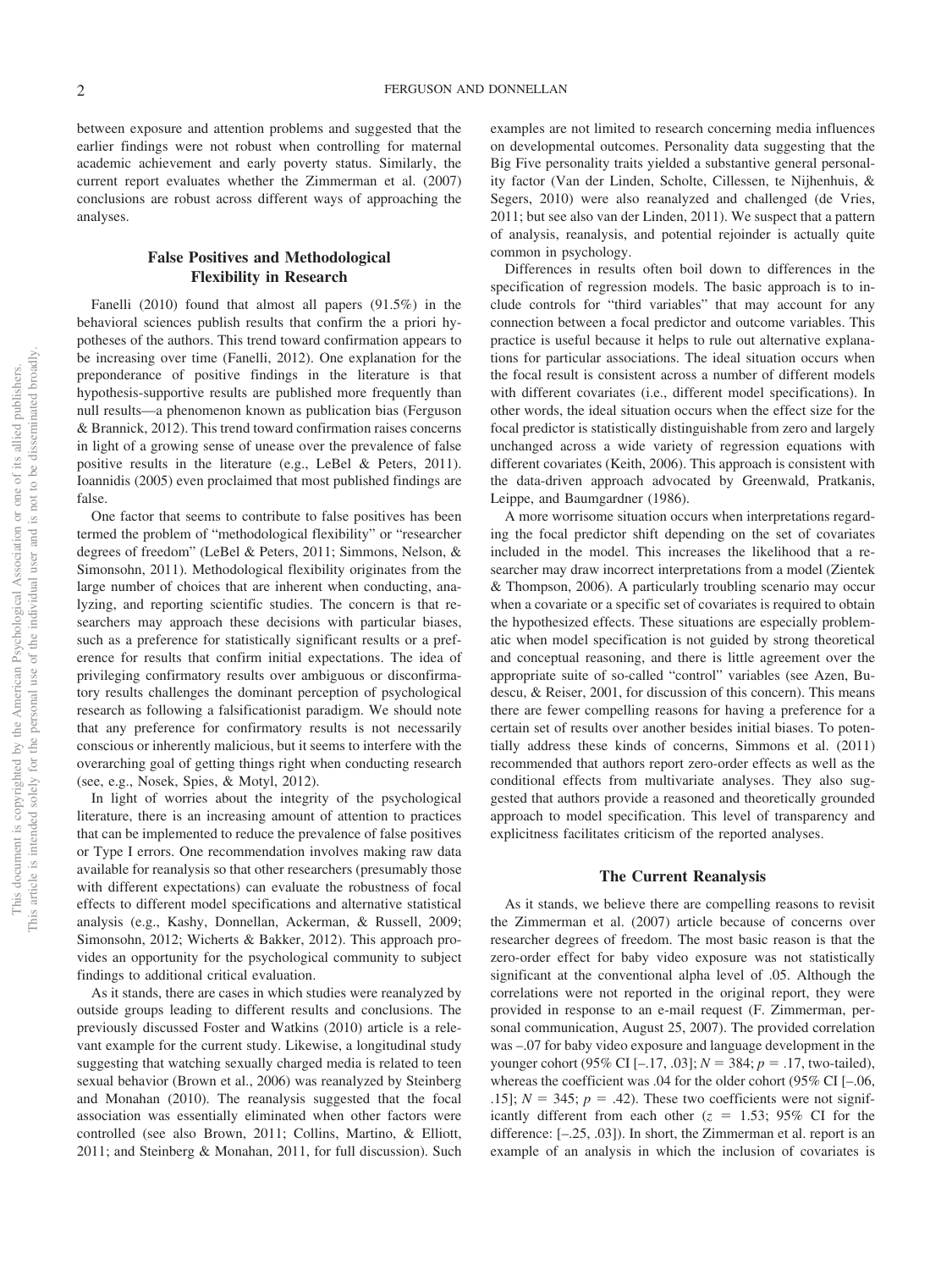needed to generate a statistically significant result for exposure to baby videos.

The main analyses in the Zimmerman et al. (2007) article included a number of covariates (approximately 20; see their Table 2, p. 367). It is likely that space requirements for the journal precluded a lengthy rationale for each variable. Some covariates such as parental income and parental education are straightforward, given that socioeconomic status might be related to both exposure to baby media and language development. However, the justification for including other covariates is not as straightforward or clear-cut. For example, Zimmerman et al. (2007) used dependent language variables that were transformed to percentile norms using different standards for girls and boys. Although this was not completely unreasonable, Zimmerman et al. (2007) then included sex as a covariate, which makes the interpretation of this variable and other variables challenging, given that the dependent variable (DV) should have already been adjusted for sex. The original authors also included a set of covariates to address exposure to different types of media (i.e., educational programming, noneducational programming, and adult TV), along with a separate variable to capture no media exposure. This set of presumably correlated media exposure variables might produce artifacts and ultimately make it difficult to interpret any particular media exposure variable in isolation. The central issue is that the parameter estimates for any single predictor are conditional on the other variables in the regression model.

In sum, we believe there is clear value in reexamining the Zimmerman et al. (2007) data set using the same general linear regression approach used by those authors to test the sensitivity of the baby video results to different model specifications. In addition, we provide an explicit rationale for the inclusion of control variables based upon previous research and findings in the media exposure literature. We also wanted to provide effect size estimates in a metric that is easily understandable (Ferguson, 2009) so that the magnitude of the findings could be more clearly grasped by psychological researchers.

#### **Method**

#### **Procurement of the Data**

The original data file was requested from the University of Washington (UW) under a public records request. The file in SPSS format was delivered to us as requested. This consisted of the raw data for 1,009 cases (although Zimmerman et al., 2007, listed the complete data set as including 1,008 cases). We constructed composite variables from this file. Analyses were restricted to the 750 families who were administered measures of language development and media exposure. We also received a copy of the file from William Clark (cocreator of the *Baby Einstein* educational videos for infants), who received the copy pursuant to a lawsuit against UW. The two files were virtually identical, except that the Clark version included calculated ages and omitted dates of birth to avoid identifying data. Precise sample sizes fluctuated across analyses because of missing data; these are noted where appropriate.

#### **Participants and Procedures**

Participants were the caregivers (87.9% mothers) of 392 children aged 6 to 16 months and 358 children aged 17 to 27 months; caregivers responded to a phone interview assessing media exposure, language development, and other variables related to parent– child interaction and demographic characteristics (see Zimmerman et al., 2007, for information about participant characteristics and recruitment procedures). There were several cases of children whose ages were slightly outside the age ranges reported in the Zimmerman et al. (2007) article (e.g., there were several children aged 25–27 months in the file). However, including these cases did not alter results. The results reported in this article therefore include all children in the data file.

This sample was fairly homogenous when considering the reports of the racial/ethnic group membership of the child. Of the sample with language data, 647 (86.3%) identified their child as Caucasian, nine (1.2%) as African American, six (0.8%) as Native American, 20 (2.7%) as Hispanic, seven (0.9%) as Asian/Pacific Islander, 58 (7.7%) as multiethnic, and three (0.4%) as other or refused to answer. In a separate ethnicity variable, 704 (93.9%) reported their child was non-Hispanic and 41 (5.5%) reported their child was Hispanic. Thus, there was some disagreement between the two variables concerning the Hispanic designation. If it can be assumed that any individual who endorsed being Hispanic on either variable was Hispanic, then the number of Hispanic children was 42 (5.6%). Thus, most (but not quite all) caregivers who identified their offspring as Hispanic in terms of race also identified ethnically as Hispanic, but not the inverse.

#### **Measures and Variables**

We describe the measures and variables here briefly, as these are described in more detail in the original report (Zimmerman et al., 2007). Except where noted below, we followed the procedures described in Zimmerman et al. regarding the construction of study variables.

**Media exposure.** Four media exposure variables were calculated following Zimmerman et al. (2007, p. 365). Caregivers were asked how much time on a typical weekday and on a typical weekend day that children were exposed to different types of media. Participants responded by giving the number of hours and minutes. We transformed these reports into a composite exposure per week variable by multiplying the typical weekday estimate by 5 and adding that product to twice the typical weekend estimate. This weekly total was divided by 7 to provide an estimate of daily exposure in minutes. Media exposure questions covered baby DVDs or movies, adult TV (e.g., the nightly news), children's educational TV (e.g., *Sesame Street*), children's educational DVDs or videos (e.g., *Sesame Street*), children's noneducational TV (e.g., *SpongeBob SquarePants*), and children's DVDs or videos of movies (e.g., *The Lion King*); however, Zimmerman et al. (2007) collapsed the last four questions into educational and noneducational media exposure. Thus, the four final media variables were baby DVDs/movies, adult TV, children's educational shows, and children's noneducational shows. We constructed a separate nomedia variable (1 = no exposure; 0 = nonzero exposure) which was analyzed independently of the other four categories (262 respondents reported that their child did not have any media exposure based on responses to the variables considered in this study). We also created a summary media exposure variable that was simply the total time of media exposure.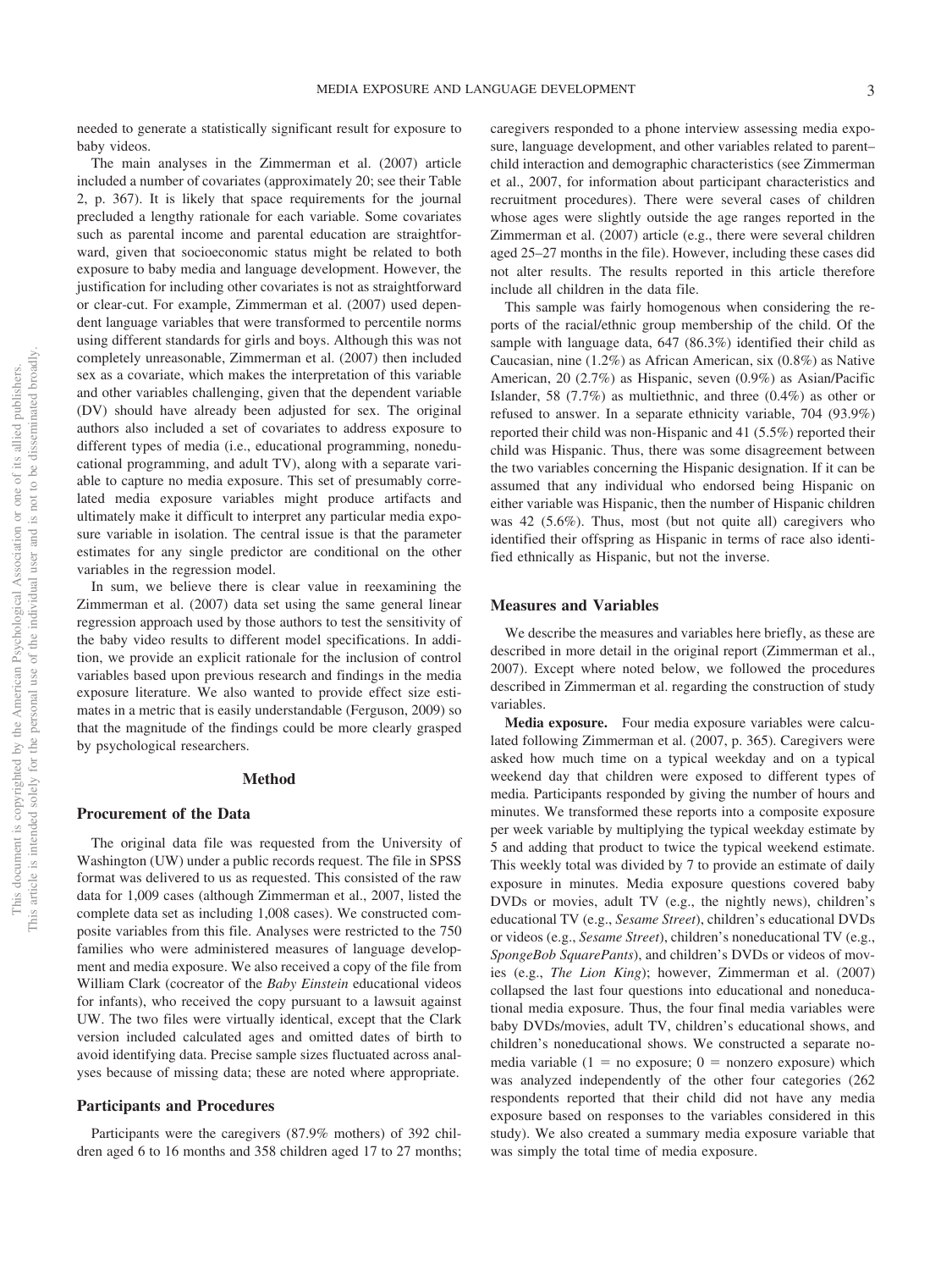All four media exposure variables had noticeably nonnormal distributions, and there were a number of potential outliers for each variable. The baby video exposure variable is a good illustration. It was skewed (skew: 5.58,  $SE = 0.09$ ) and the median score for exposure to baby videos was zero, whereas the average score was 9.46 min per day  $(SD = 23.14; 5\%$  trimmed  $M = 5.81; 509$  cases reported zero exposure). There were 10 cases with *z* scores above 3. The two most extreme cases reported exposure levels of 257.14 min per day on average. It is possible that these cases may have been the result of careless responding or data recording errors (e.g., the most extreme responses indicate that children were exposed to baby videos for over 4 hr per day), but we have no way of verifying this possibility. Such variables present challenges for traditional data analyses. Although ordinary least squares (OLS) regressions can handle variables with nonnormal distributions in principle, outliers and nonnormal distributions often create challenges in terms of leverage and distorted standard errors (Wilcox, 2012; see also Stevens, 1984).

To address concerns about the distributions of the media exposure variables, we conducted a square-root transformation in an attempt to make the distributions more normal. This same strategy was followed by Anderson, Huston, Schmitt, Linebarger, and Wright (2001) when they investigated associations between early childhood exposure to television programming and adolescent outcomes (p. 23). This transformation is often used for count variables, but transformations do not always reduce the impact of outliers (Wilcox, 2012). We describe other attempts to address outliers in the Results section.

**Language development.** Language development was assessed using the Communicative Development Inventory (CDI; Fenson et al., 2000). Zimmerman et al. (2007) made separate inquires about receptive and expressive language for children in the 6- to 16-month-old range ( $\alpha s = .97$  and .96, respectively), whereas there was a single language score for children in the 17 to 27-month-old range ( $\alpha = .98$ ). Considering the 6- to 16-monthold battery, the receptive language variable was based on an affirmative caregiver response to whether the child understood a word, whereas the expressive language variable was based on whether the child used the word. Caregivers of the younger cohort were presented with 89 words. Caregivers of older children were asked about receptive language for 100 words.

The correlation between the receptive and expressive language variables was .61. Zimmerman et al. (2007) analyzed only receptive language scores for children in the 6- to 16-month-old range. It is not clear why results for expressive language were not reported, although the skew and restricted range for expressive language in young children is a possible explanation. As it stands, however, there was a fairly considerable range in responses (range: 0-74 words,  $M = 8.48$ ,  $SD = 11.34$ ,  $Mdn = 4.00$ , skewness = 2.32, kurtosis  $= 6.57$ ) but zero words was a common response (15.4%). On balance we believed this variable was worth considering, so it was included in the current report. Using a square-roottransformed version of the expressive language variable to reduce skew did not substantially change our results regarding media influences. Data for the receptive language variable for the younger sample was more normally distributed (range:  $0-87$ ,  $M =$  $34.37, SD = 20.74, Mdn = 34$ , skewness = .15, kurtosis = -.965), with few zero-words responses (1.3%). The language variable for the older toddlers was likewise more normally distributed (range: 0-96,  $M = 36.86$ ,  $SD = 33.00$ ,  $Mdn = 33$ , skewness = .382, kurtosis  $= -0.934$ ) with few zero-words responses (1.1%). Zimmerman et al. (2007) used age and gender-normed percentile scores; however, percentile scores do not have optimal psychometric properties (Glass & Hopkins, 1996). One of the major limitations of percentile scores is that a presumably interval-level variable is rescaled to an ordinal ranking according to a reference distribution based on age and gender. Percentiles are often useful for providing descriptive results to consumers of tests, but the use of percentile scores in standard statistical tests may result in spurious results and is thus not recommended (Brown, 1983; Glass & Hopkins, 1996; Mehrens & Lehmann, 1991). The use of raw scores in a regression equation results in a straightforward interpretation, given that the metric of the dependent variable is the number of words. Unstandardized regression results are available upon request.

**Covariates.** Zimmerman et al. (2007) incorporated a number of covariates in their analyses including child age, gender, race/ ethnicity, household income, maternal education, and paternal education. Zimmerman et al. (2007) also included parental interaction variables related to music, storytelling, and reading. These latter variables were dichotomized in the original article, but we left them in original form to maximize variance (see MacCallum, Zhang, Preacher, & Rucker, 2002). Zimmerman et al. acknowledged that the paternal education variable was missing for a significant number of participants. They stated that they replaced these missing values with the modal response. This approach is not recommended for handling missing data, and we did not use this variable in our analysis. As noted earlier, we encountered problems with the race/ethnicity variable; we explain below how this was handled.

**Data analysis plan.** We proceeded to conduct analyses in a sequential fashion to determine whether conclusions from the Zimmerman et al. (2007) data set change when different covariates are included in the model. We began by considering bivariate correlations between media viewing and the language development scores of children. Next we considered OLS regressions using a reduced set of covariates involving age and gender of the child in addition to the four media exposure variables when predicting children's language development. This was undertaken given our concerns about the impact the correlated media exposure variables might exert on the analyses. We then approximated Zimmerman et al.'s original OLS regression, including the covariates described above. We submit that a robust negative association between exposure to baby media and language development across these analyses would strengthen the arguments of Zimmerman et al. (2007), whereas inconsistencies would weaken the persuasiveness of their conclusions.

#### **Differences Between Zimmerman et al. (2007) and the Current Analysis**

In this section, we summarize the differences between our analysis and that of Zimmerman et al. (2007). First, we used raw language variables, whereas they used normed percentile scores. This was based on concerns about percentile scores and the fact that the sample used for norming the CDI short form was not collected using probabilistic-sampling methods (see Fenson et al., 2000), so it is unclear whether the published norms actually have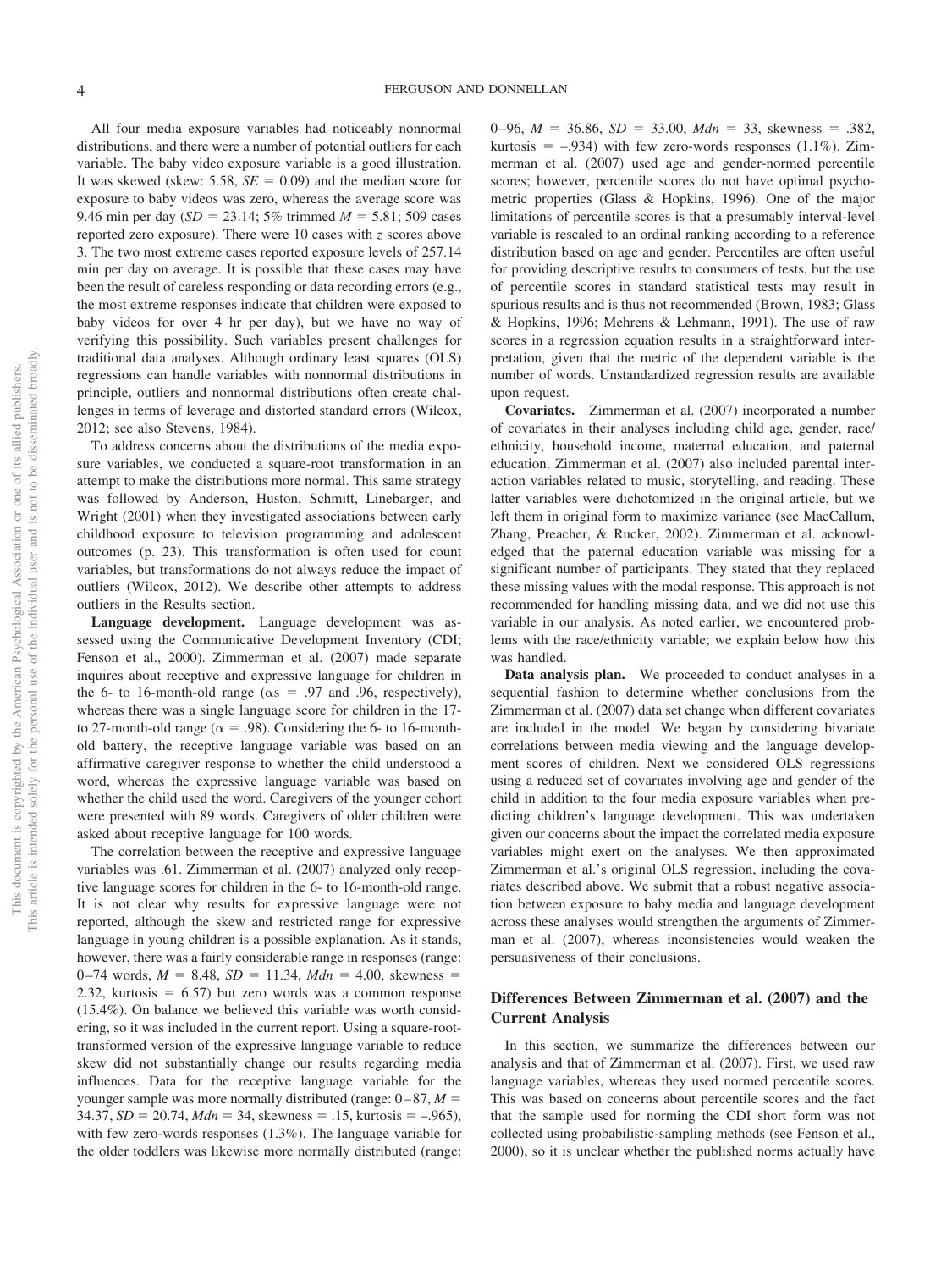validity. Second, because the media exposure variables were nonnormal with a considerable number of zeros, we used a square root transformation and took steps to deal with outliers. These kinds of considerations apparently were not taken into account by Zimmerman et al. (2007), but we also considered results using the raw variables. Third, we examined whether those children exposed to no media actually score higher on language development, to test whether these data are consistent with the overall AAP recommendations about media exposure.

Last, we provide an explicit theoretical rationale for the inclusion of covariates including age, gender, parental interaction, maternal education, and family income. Some control variables used by Zimmerman et al. (2007) appeared to be problematic in terms of data availability (paternal education) or were not clearly based on a question in the survey instrument (premature birth).<sup>1</sup> Others seemed to lack a clear theoretical rationale (site of data collection). These kinds of variables were not included in our models. Age naturally relates to language proficiency in very young children and is therefore critically important to include, as is gender, given that females tend to learn language faster than males (Lovas, 2011). Parental interaction has been found to be associated with toddler literacy (Weigel, Martin, & Bennett, 2006), and thus variables related to parental interaction would seem to be well justified as inclusion as covariates. Schmidt et al. (2009) found that television viewing is confounded with maternal education and household income, and these variables are likely to relate to language development, so these also seem like important controls (see also Anderson et al., 2001). We sought to include covariates in line with previous research and those with straightforward concerns regarding confounding. Covariates that lacked precedence or theoretical rationale for inclusion were excluded.

#### **Results**

Table 1 presents the bivariate correlations between media exposure variables and the language development variables. Positive correlations were evident between all media exposure variables. Moreover, media exposure variables were positively correlated with language variables in the younger sample but not the older sample. Avoidance of media was negatively correlated with both language development scores for children ages 6 to 16 months. Using nontransformed media variables did not impact these conclusions. Baby video viewing was positively associated with expressive language at  $6-16$  months ( $r = .11$ ,  $p = .029$ ) but not receptive language at 6 –16 months or language development from 17 to 26 months ( $rs = .03$  and .06, respectively,  $p > .05$ ).

These zero-order correlations should be interpreted with caution. For instance, older children may be exposed to more media and have better language development than younger children. To be sure, age in months was correlated with total time spent viewing media ( $r = .31$ ,  $p < .001$ ), and age was associated with receptive and expressive language at 6 –16 months and total language at 17–27 months  $(r = .60, .47, .44,$  respectively, all  $ps < .01$ ). Gender of the child  $(1 = \text{girl}, 0 = \text{boy})$  was unrelated to total media exposure  $(r = -.03)$  but was related to the three language development variables ( $r = .11, .12,$  and .19, respectively, all  $ps <$ .05). These analyses suggest that age is a critical control variable.

#### **Controlling for Age and Gender**

We used OLS regression results to evaluate the association between media exposure and language development, controlling for age and gender of the child. First, we considered separate regression models for each media exposure variable. In each case age and female gender were significant predictors of language development scores at all ages. These results are presented in Table 2.

Most media exposure variables had negligible or positive associations with language development scores when entered into separate regression equations. Exposure to educational and noneducational media was positively associated with language development, but only for younger children. No other media variables were significant predictors of language development. There was no evidence for an association for exposure to baby media and language at  $p < .05$ . Results did not differ at this stage using either transformed or nontransformed media variables. Collinearity diagnostics indicated a virtual absence of multicollinearity at this point, with variance inflation factors (VIF) around 1.00 and tolerances also around 1.00. In regression models using the binary no-mediaexposure variable, the effect was negative for receptive language ( $\beta$  = -.13, *p* = .001) and expressive language ( $\beta$  = -.12, *p* = .007) for the younger sample. In other words, no exposure to any media was associated with lower scores for receptive and expressive language.

When the four transformed media exposure variables were entered together in the same OLS regression model (see Table 3), there were potential indications of multicollinearity for children ages  $6-16$  months (highest VIF = 2.20, lowest tolerance  $= .45$ ). This approach also changed the results somewhat. Exposure to educational media retained its positive association with language development for younger children, whereas exposure to noneducational media did not. The effects for educational media exposure were generally at or below those suggested by some scholars for interpretability or practical significance (Ferguson, 2009). The effects for the baby DVDs/ video variable were not statistically significant. However, when using nontransformed media variables, baby videos were significantly associated with receptive language development scores for younger children ( $\beta$  = -.09,  $p$  = .047, vs.  $\beta$  = -.05,  $p > .05$ , for the transformed variable), although the effect size for this association was arguably trivial. Further, this result may have depended on the multicollinearity between media variables. Removing exposure to children's educational media, for instance, reduced the baby-viewing video effect to nonsignificance ( $\beta$  = -.06,  $p > .05$ ). The baby video effect was only statistically significant when children's educational videos were included in the model and only when using nontransformed (i.e., raw) media variables. Regressing receptive language on the raw baby video exposure variable and the sum of all other

<sup>&</sup>lt;sup>1</sup> Although Zimmerman et al. (2007) claimed to control for premature birth, we could find no variable in the data set or question in the survey instrument pertaining to this variable. When the lead author was contacted about this, he stated he no longer remembered how this variable was handled (F. Zimmerman, personal communication, May 10, 2012), which is reasonable given the time interval. Regardless, it was not available to us for reanalysis.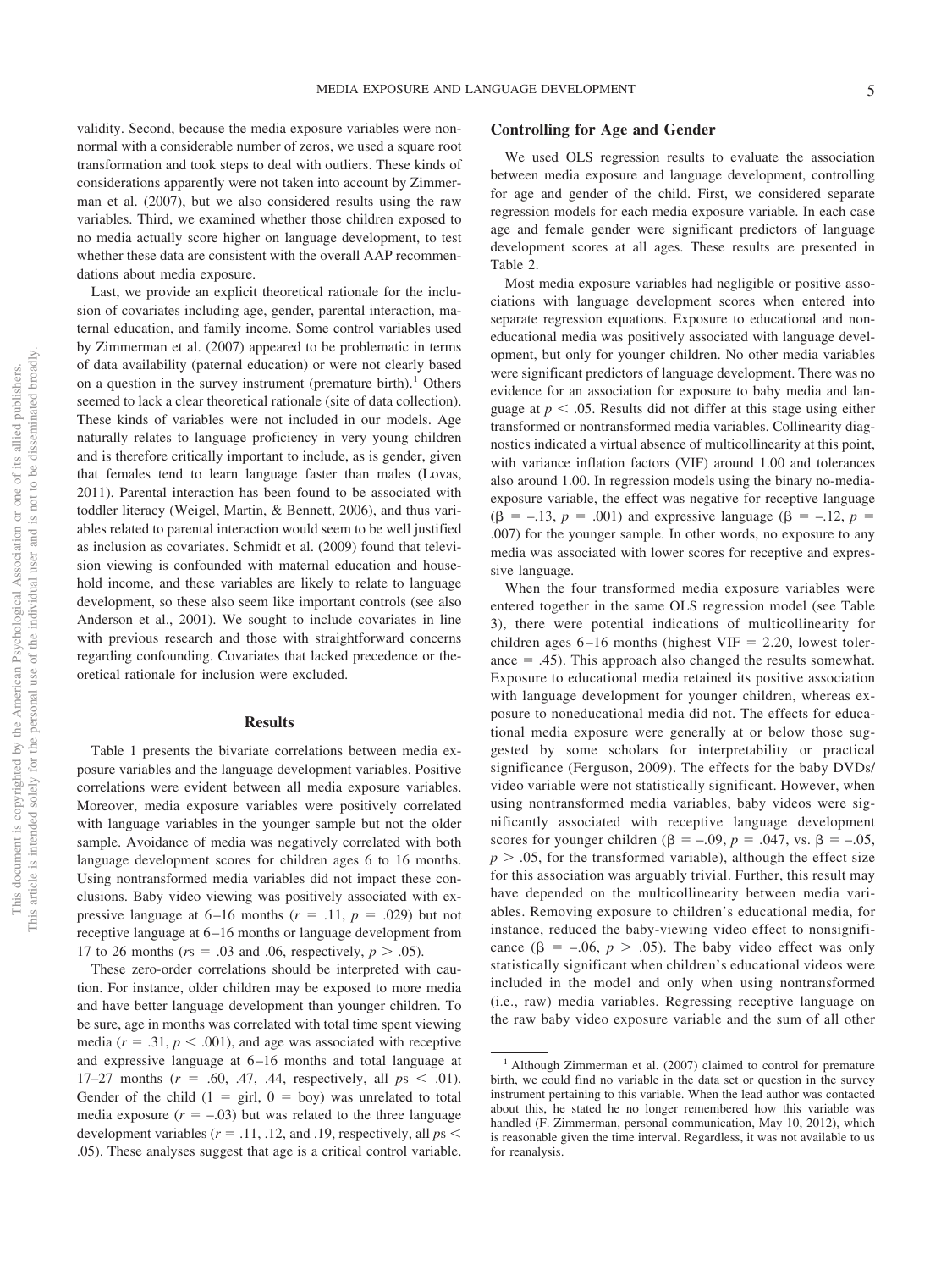| Table 1                                                                 |  |
|-------------------------------------------------------------------------|--|
| Bivariate Correlations Between Media Variables and Language Development |  |

| Variable                                                                                                                                                                                                           |      |                  |      | $\overline{4}$                 |                                            | 6                                                           |                                                                        |                                                                                            |
|--------------------------------------------------------------------------------------------------------------------------------------------------------------------------------------------------------------------|------|------------------|------|--------------------------------|--------------------------------------------|-------------------------------------------------------------|------------------------------------------------------------------------|--------------------------------------------------------------------------------------------|
| 1. Receptive language, 6–16 mos.<br>2. Expressive language, 6–16 mos.<br>3. Language $17-27$ mos.<br>4. Baby DVDs/videos<br>5. Adult TV<br>6. Child educational<br>7. Child noneducational<br>8. No media exposure | 1.00 | $.61***$<br>1.00 | 1.00 | .09<br>$.14***$<br>.03<br>1.00 | $.10^*$<br>$.11*$<br>.09<br>$.11*$<br>1.00 | $.29***$<br>$.33***$<br>.09<br>$.28***$<br>$.42***$<br>1.00 | $.19***$<br>$.24***$<br>.05<br>$.20**$<br>$.37***$<br>$.54***$<br>1.00 | $-.22**$<br>$-.19**$<br>$-.08$<br>$-.44***$<br>$-.33***$<br>$-.61***$<br>$-.44***$<br>1.00 |

*Note.* Media exposure variables (Variables 4–7) were square root transformed.  $p < .05$ .  $\binom{p}{p} < .01$ .

media exposure variables along with gender and age also yielded a nonsignificant baby video result ( $\beta = -0.06$ ,  $p > 0.05$ ).

#### **OLS Regressions With All Control Variables**

We then conducted regression analyses similar to those reported by Zimmerman et al. (2007). Table 4 presents the standardized regression coefficients for the media exposure variables entered together with our control variables (age, gender, parental interaction variables, income, maternal education). Multicollinearity may have been a concern with children ages 6-16 months (highest VIF = 2.28, lowest tolerance = .44) but was less of a concern for older children (highest  $VIF = 1.35$ , lowest tolerance  $= .74$ ). Results for this set of analyses were not notably different from the previous analyses that only controlled for age and gender (i.e., Table 2). As with the previous regression results, using transformed versus nontransformed media variables creates slight fluctuations in the regression weights. These small differences were enough to change the binary statistical significance decision between the two models. This fact can result in potentially different conclusions regarding the relevance of the baby video exposure variable when predicting receptive language for the younger group. As was the case in the previous section, removing children's educational video exposure reduces the effect for the nontrans-

Table 2

*Separate Regression Analyses for Each Media Exposure Category Considered Individually and Controlling for Age and Gender*

| Predictor variable   | Receptive        | <b>Express</b>          | Language       |
|----------------------|------------------|-------------------------|----------------|
|                      | $6-16$ mos.      | $6-16$ mos.             | $17 - 27$ mos. |
| Baby DVDs/video      | $.03/- .01$      | $.09^{+} / .08$         | .04/0.04       |
| Adult TV             | $.08^{\ast}/.02$ | $.10^{\ast}/.03$        | .06/0.06       |
| Child educational    | $.18**/0.16**$   | $.25***/0.27***$        | .05/0.05       |
| Child noneducational | $.13**/0.14**$   | $.20^{**}$ $/0.25^{**}$ | .01/01         |
| No media exposure    | $-.13***$        | $-.12$ <sup>*</sup>     | $-.03$         |

*Note.* All values are standardized regression coefficients (i.e., betas). In this table, media exposure variables were entered separately, controlling only for age and gender. Numbers to the left of the backslash are for transformed media variables. Variables to the right are for nontransformed raw variables. Receptive  $=$  receptive language; Express  $=$  expressive language.

$$
\tau_p = .05.
$$
  $\tau_p < .05.$   $\tau_p < .01.$ 

formed baby video variable to nonsignificance ( $\beta = -.08$ ,  $p =$ .077). We also ran the OLS regressions with the no-mediaexposure binary variable as the sole media predictor. In these analyses, the standardized regression coefficients for no media were statistically significant for receptive and expressive language development in younger children ( $\beta$ s = -.10 and -.09, respectively, both  $p_s < .05$ ) but not for language development in older children ( $\beta = -.03$ ). A similar pattern occurred when using the square-root-transformed sum of media exposure variable.<sup>2</sup>

#### **Ancillary Analyses**

**Outlier analyses.** We were concerned that the raw variable analyses are sensitive to outliers; this can be seen in Figure 1, which shows the scatter plot of expressive language and baby video exposure for the younger cohort with a nonparametric regression line superimposed using locally estimated scatter plot smoothing (bandwidth set to .3). The most extreme value appears to be a substantial outlier and one that potentially exerts leverage on the analysis, given that this case also had an extremely low value on expressive language (i.e., 1.0).

To address potential outliers, we removed the 10 scores that were three standard deviations above the mean (i.e., values above 78.85) and repeated the raw variable analyses. This amounted to discarding four cases for the 6- to 16-month-old language variables and six cases for the 17- to 27-month-old language variable. Windsorizing rather than discarding these cases had no appreciable influence on our results. The previously significant negative association with receptive language was not statistically significant in the model with gender, age, and the four media exposure variables  $(\beta = -.04, p = .30)$  and in the model with all controls listed in Table 4 ( $\beta$  = -.06,  $p = .17$ ). Thus, we found that a few outliers

<sup>&</sup>lt;sup>2</sup> Given that specific covariates appeared capable of influencing the regression coefficients enough to produce differing decisions as per statistical significance, we also employed the model building approach recommended by Carta et al. (2001). Briefly, we found that of the social covariates (reading, storytelling, music, income, and maternal education), only reading and storytelling were significant covariates. The inclusion or noninclusion of the reading variable in the regression model influenced the statistical significance of baby videos when predicting receptive language. This is consistent with our conclusion that the statistical significance of the baby video exposure variable depends on the specific suite of covariates included in the model. Full details of these analyses are available on request.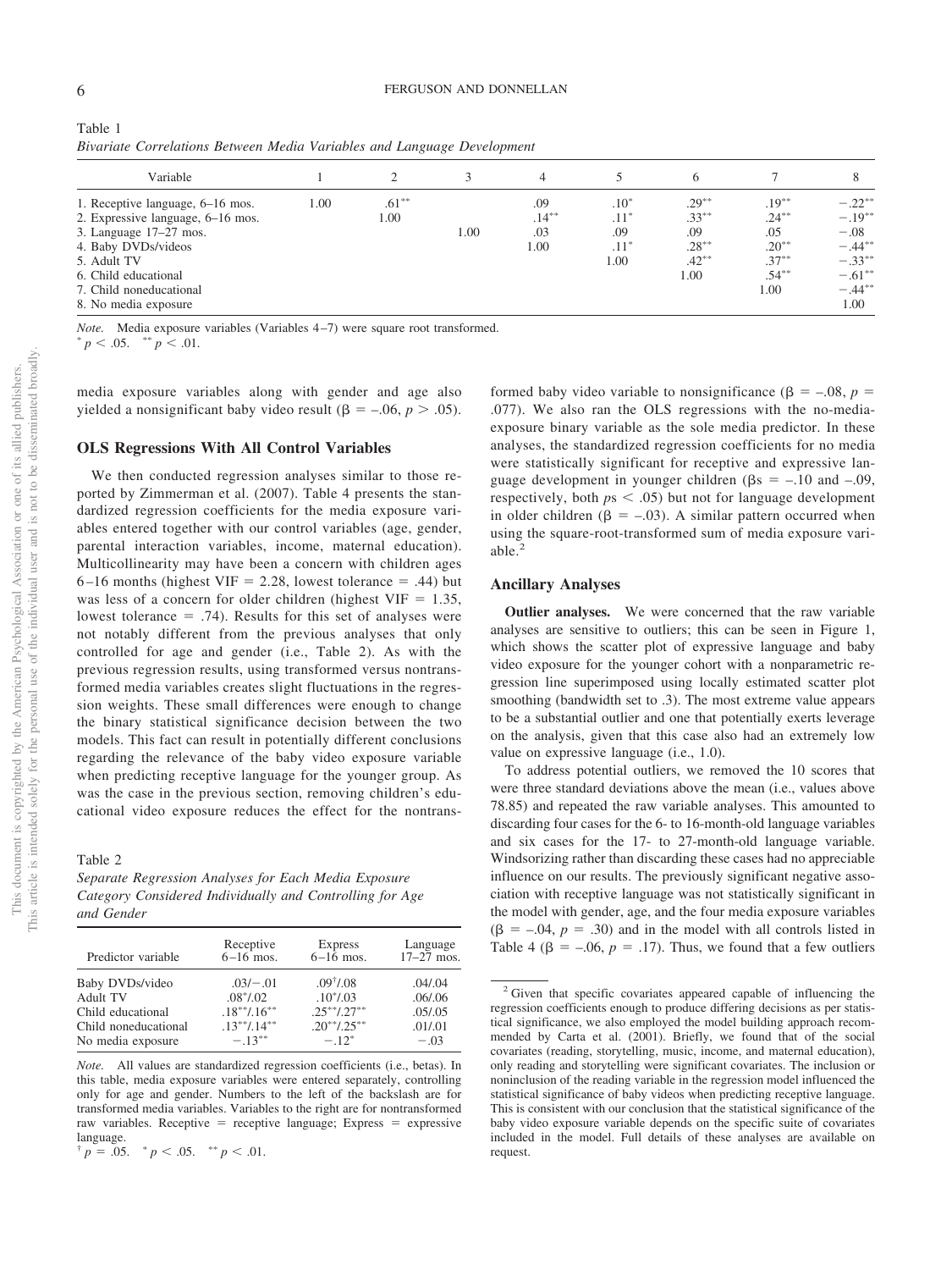| Table 3                                                   |  |
|-----------------------------------------------------------|--|
| Regression Analyses With All Media Exposure Variables     |  |
| Entered Simultaneously and Controlling for Age and Gender |  |

| Predictor variable   | Receptive      | <b>Express</b> | Language     |
|----------------------|----------------|----------------|--------------|
|                      | $6-16$ mos.    | $6-16$ mos.    | $17-27$ mos. |
| Baby DVDs/video      | $-.05/-.09*$   | $-.01/-.04$    | .03/03       |
| Adult TV             | $-.03/-.04$    | $-.06/-06$     | .06/0.06     |
| Child educational    | $.19**/0.15**$ | $.23**/0.21**$ | .03/03       |
| Child noneducational | .04/.07        | $.08/0.14*$    | $-.03/-.02$  |

*Note.* All values are standardized regression coefficients (i.e., betas). In this table, media exposure variables were entered together, controlling for age and gender. Numbers to the left of the backslash are for transformed media variables. Variables to the right are for nontransformed raw variables. Receptive = receptive language; Express = expressive language.  $\binom{p}{k}$   $p$  < .05.  $\binom{p}{k}$   $p$  < .01.

seemed to have an influence on the conclusions drawn about the raw baby video exposure variable.

**Controlling for race/ethnic group membership.** The relatively small number of minority participants and the ambiguity concerning the reporting of Hispanic race/ethnicity suggests that a meaningful evaluation of race/ethnicity with this data set difficult. Nonetheless, we used several strategies to investigate the potential impact of ethnicity on our conclusions. We first reran the full model including a dummy-coded variable for Caucasian non-Hispanics versus ethnic minorities. These results are presented in Table 5. As can be seen, our results did not significantly change with minority status controlled. Again, a discrepancy between transformed and nontransformed media variables was evident for younger children (without outliers) but not for older children (without outliers). Then, we used separate dummy-coded variables for ethnic groups (Caucasian, African American, Native American, Hispanic, Asian, and multiethnic). To save space we do not report the specific effect sizes, but these variables had little impact on the media variables (e.g.,  $\beta$  for baby videos was -.01,  $p = .876$ ). We also reran analyses using the Caucasian sample only, and results were the same as those previously reported. Thus, ethnicity does not seem to influence the outcomes for media variables.

Table 4 *OLS Regression With All Control Variables*

| Predictor variable   | Receptive<br>$6-16$ mos.  | <b>Express</b><br>$6 - 16$ mos. | Language<br>$17 - 27$ mos. |
|----------------------|---------------------------|---------------------------------|----------------------------|
| Age                  | $.56^{**}/.57^{**}$       | $.41**/0.43**$                  | $.42**/.42**$              |
| Gender (girl)        | $.10^{\circ}/.10^{\circ}$ | $.11^{\ast}/.10^{\ast}$         | $.21**/.20**$              |
| Reading              | $.11^*/.11^{**}$          | .06/0.06                        | .08/.08                    |
| <b>Stories</b>       | $.12**/.12**$             | .04/0.03                        | $.18**/0.18**$             |
| Music                | .00/01                    | $-.03/-.02$                     | .09/.08                    |
| Income               | .01/01                    | $-.10^{*}/.09$                  | .06/0.06                   |
| Maternal education   | $-.06/-.07$               | $-.06/-.06$                     | .08/.08                    |
| Baby DVDs/video      | $-.07/-.10*$              | $-.03/-.05$                     | .01/0.04                   |
| Adult TV             | $-.04/-.04$               | $-.07/-.06$                     | $.09/0.10*$                |
| Child educational    | $.18**/0.12*$             | $.22^{**}/.18^{**}$             | .02/0.02                   |
| Child noneducational | .04/0.08                  | $.07/0.13*$                     | .02/0.02                   |

*Note.* All values are standardized regression coefficients (i.e., betas). Numbers to the left of the backslash are for transformed media variables. Variables to the right are for nontransformed raw variables. Receptive receptive language; Express = expressive language.  $p < .05$ .  $p < .01$ .



*Figure 1.* Scatter plot showing baby video exposure and expressive language scores. Line is smoothed with locally weighted least squares smoothing using Stata 12.0 with bandwidth set to .3.

#### **Discussion**

Zimmerman et al. (2007) concluded that there was evidence of a large negative association between exposure to baby media and vocabulary acquisition for children ages 8 to 16 months. The goal of the current study was to critically evaluate this conclusion. Our analyses suggest that the association between baby media exposure and language development depends on the approach used to analyze the data. There was no evidence that exposure to baby videos had a zero-order association with language variables, aside from a small positive relationship with expressive language in early infancy. Any effect emerged in a multivariate context that was sensitive to how variables were scored. No statistically significant negative associations were found between language variables and baby DVD/video exposure when using square-root-transformed variables. Null results also occurred when taking other steps to

Table 5

*OLS Regression With All Control Variables and Race (Caucasian vs. Ethnic Minority)*

| Predictor variable        | Receptive<br>$6 - 16$ mos. | <b>Express</b><br>$6 - 16$ mos. | Language<br>$17 - 27$ mos. |
|---------------------------|----------------------------|---------------------------------|----------------------------|
| Age                       | $.56^{**}/.57^{**}$        | $.42**/.43**$                   | $.42**/.42**$              |
| Gender (girl)             | $.10^{\ast}/.10^{\ast}$    | $.11^{\ast}/.10^{\ast}$         | $.21$ **/.20**             |
| Caucasian vs. ethnic min. | .00/00                     | $-.09/-.07$                     | .05/0.05                   |
| Reading                   | $.11^*/.11^{**}$           | .05/0.05                        | .07/.08                    |
| <b>Stories</b>            | $.12**/.12**$              | .04/0.03                        | $.18**/0.18**$             |
| Music                     | .00/01                     | $-.04/-.02$                     | .09/08                     |
| Income                    | .01/01                     | $-.10^{\frac{1}{7}}$ $-.09$     | .06/05                     |
| Maternal education        | $-.06/0.07$                | $-.05/-.06$                     | .08/.08                    |
| Baby DVDs/video           | $-.06/-.10*$               | $-.01/-.05$                     | .01/0.04                   |
| <b>Adult TV</b>           | $-.04/-.04$                | $-.08/-.06$                     | $.10/.11*$                 |
| Child educational         | $.18^{\ast}/.12^{\ast}$    | $.21**/.17**$                   | .02/0.02                   |
| Child noneducational      | .04/0.08                   | $.06/0.13*$                     | .03/.02                    |

*Note.* All values are standardized regression coefficients (i.e., betas). Numbers to the left of the backslash are for transformed media variables. Variables to the right are for nontransformed raw variables. Receptive receptive language; Express = expressive language.  $p < .05$ .  $p < .01$ .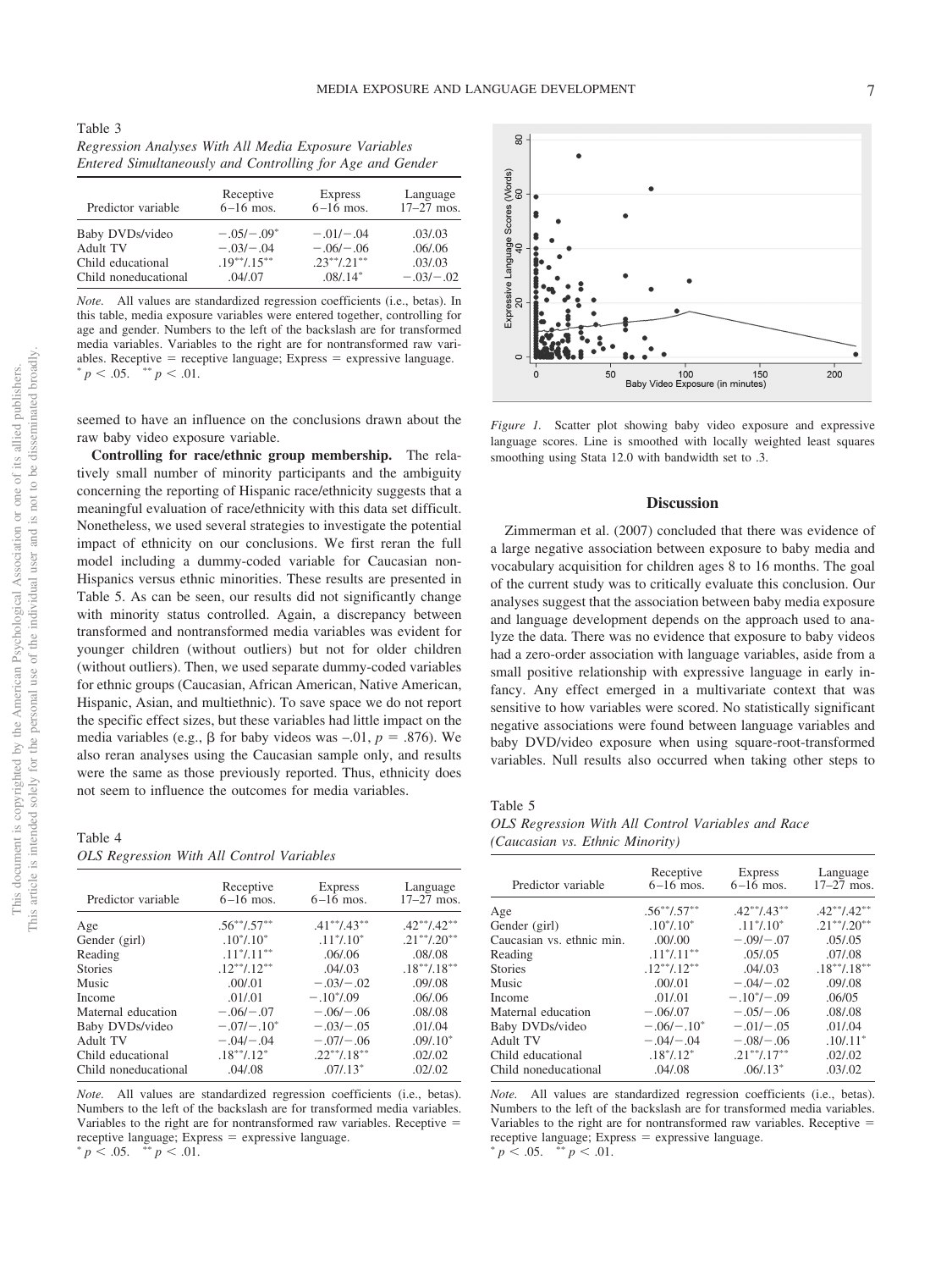reduce the impact of outliers. Moreover, the effect sizes for even the statistically significant effects for baby video exposure were at a small or even trivial level when considering current conventions (i.e., not larger than |.10| in a standardized metric; Cohen, 1992; Ferguson, 2009). In short, our analyses cast considerable doubt on the robustness of the original conclusion regarding a large effect size estimate for exposure to baby media and language development.

It is perhaps interesting that there was a consistent negative result regarding the association between the binary no-mediaexposure variable and language scores for the younger age group. Children between the ages of 6 and 16 months who were not exposed to media had lower language scores than children exposed to media. These results also held when we used the sum of all media exposure rather than a dichotomous exposure variable. Thus, the Zimmerman et al. (2007) data set could be seen as contradicting the AAP policy position on children and media exposure. In fact, the current data might be used to support a recommendation that children *should* be exposed to media, although we are cautious about any such recommendation. Moreover, exposure to educational programming appears to be positively associated with language development. Such results could be used to make a case for exposing young children to educational programming. Again, however, we think that making any recommendations to parents and policy makers using this data set would be deeply misguided.

In the end, our results fit well with recent concerns that methodological flexibility contributes to false positive results in the psychological literature (LeBel & Peters, 2011; Simmons et al., 2011). There was an exceptionally large number of control variables in the original Zimmerman et al. (2007) analysis, and our reanalysis suggests that results fluctuate depending on the covariates included in the regression models and the way different media exposure variables are treated in the analyses. In line with recent recommendations, we believe researchers must justify the inclusion of all covariates in regression analyses and explain how the presence of these variables may change the interpretation of the results (Simmons et al., 2011). Researchers should also consider whether outliers impact results. Likewise, it is important that multivariate results are not interpreted as zero-order effects. These additional steps may have tempered the original conclusions reported in Zimmerman et al. (2007).

The potential substantive results reported in this article should be replicated and more thoroughly investigated in future work. Recall that our primary objective was to illustrate concerns over researcher degrees of freedom in a contentious research area with potential implications for parents regarding baby video exposure. Our report is by no means the last word on this topic. Indeed, we strongly echo the suggestion by Zimmerman et al. (2007) regarding the value of a randomized trial in which families are encouraged to eliminate baby video exposure to provide a stronger basis for generalized causal inference about the role of baby video exposure and language development.

We should also acknowledge a few limitations of the Zimmerman et al. (2007) data set, especially in terms of the ethnic diversity of the sample. These issues impact whatever substantive conclusions readers may wish to draw from this report. Although our results held through analyses in which race/ ethnicity were controlled, there were too few ethnic minorities to permit a sophisticated analysis of racial/ethnic differences concerning media exposure language development. Future research with more ethnically diverse samples is important. A further issue with the Zimmerman et al. (2007) data set concerns the specific questions asked of parents in terms of reporting media exposure on the "typical weekday" and the "typical weekend day." More sophisticated diary methods might provide a more precise accounting of media exposure and perhaps generate media exposure variables with more normal distributions. Likewise, the Zimmerman et al. (2007) approach was to ask parents how often their children watched shows within preset categories (e.g., baby videos, educational shows) rather than obtaining a comprehensive list of program titles from parents and applying a coding scheme. It is possible that a preselected group of categories may not adequately represent actual categories of media that are distinct in content and use among toddlers.

In sum, the issues surrounding exposure to media and intellectual development will continue to be a subject of debate, given the importance of early cognitive development and the widespread availability of media in contemporary society. We hope that our reanalysis of Zimmerman et al. (2007) draws attention to issues of researcher degrees of freedom and underscores the value of reanalysis for improving psychological science. The current results suggest that firm conclusions are difficult to draw from the Zimmerman et al. data set and that any effect size estimates for media exposure and language development are small (if not trivial) rather than large. We believe this message is an important corrective to the narrative that has surrounded the Zimmerman et al. study.

#### **References**

- American Academy of Pediatrics. (2011). Media use by children younger than 2 years. *Pediatrics, 128,* 1040 –1045. doi:10.1542/peds.2011-1753
- Anderson, D. R., Huston, A. C., Schmitt, K. L., Linebarger, D. L., & Wright, J. C. (2001). Early childhood television viewing and adolescent behavior: The Recontact Study. *Monographs of the Society for Research in Child Development, 66*(1). doi:10.1111/1540-5834.00120
- Azen, R., Budescu, D. V., & Reiser, B. (2001). Criticality of predictors in multiple regression. *British Journal of Mathematical and Statistical Psychology, 54,* 201–225. doi:10.1348/000711001159483
- Brown, F. G. (1983). *Principles of educational and psychological testing* (3rd ed.). New York, NY: Holt, Reinhart & Winston.
- Brown, J. D. (2011). The media do matter: Comment on Steinberg and Monahan (2011). *Developmental Psychology, 47,* 580 –581. doi: 10.1037/a0022553
- Brown, J. D., L'Engle, K. L., Pardun, C. J., Guo, G., Kenneavy, K., & Jackson, C. (2006). Sexy media matter: Exposure to sexual content in music, movies, television, and magazines predicts Black and White adolescents' sexual behavior. *Pediatrics, 117,* 1018 –1027. doi:10.1542/ peds.2005-1406
- Carta, J. J., Atwater, J. B., Greenwood, C. R., McConnell, S. R., McEvoy, M. A., & Williams, R. (2001). Effects of cumulative prenatal substance exposure and environmental risks on children's developmental trajectories. *Journal of Clinical Child Psychology, 30,* 327–337. doi:10.1207/ S15374424JCCP3003\_5
- Christakis, D. A., Zimmerman, F., DiGiuseppe, D., & McCarty, C. (2004). Early television exposure and subsequent attentional problems in children. *Pediatrics, 113,* 708 –713. doi:10.1542/peds.113.4.708
- Cohen, J. (1992). A power primer. *Psychological Bulletin, 112,* 155–159. doi:10.1037/0033-2909.112.1.155